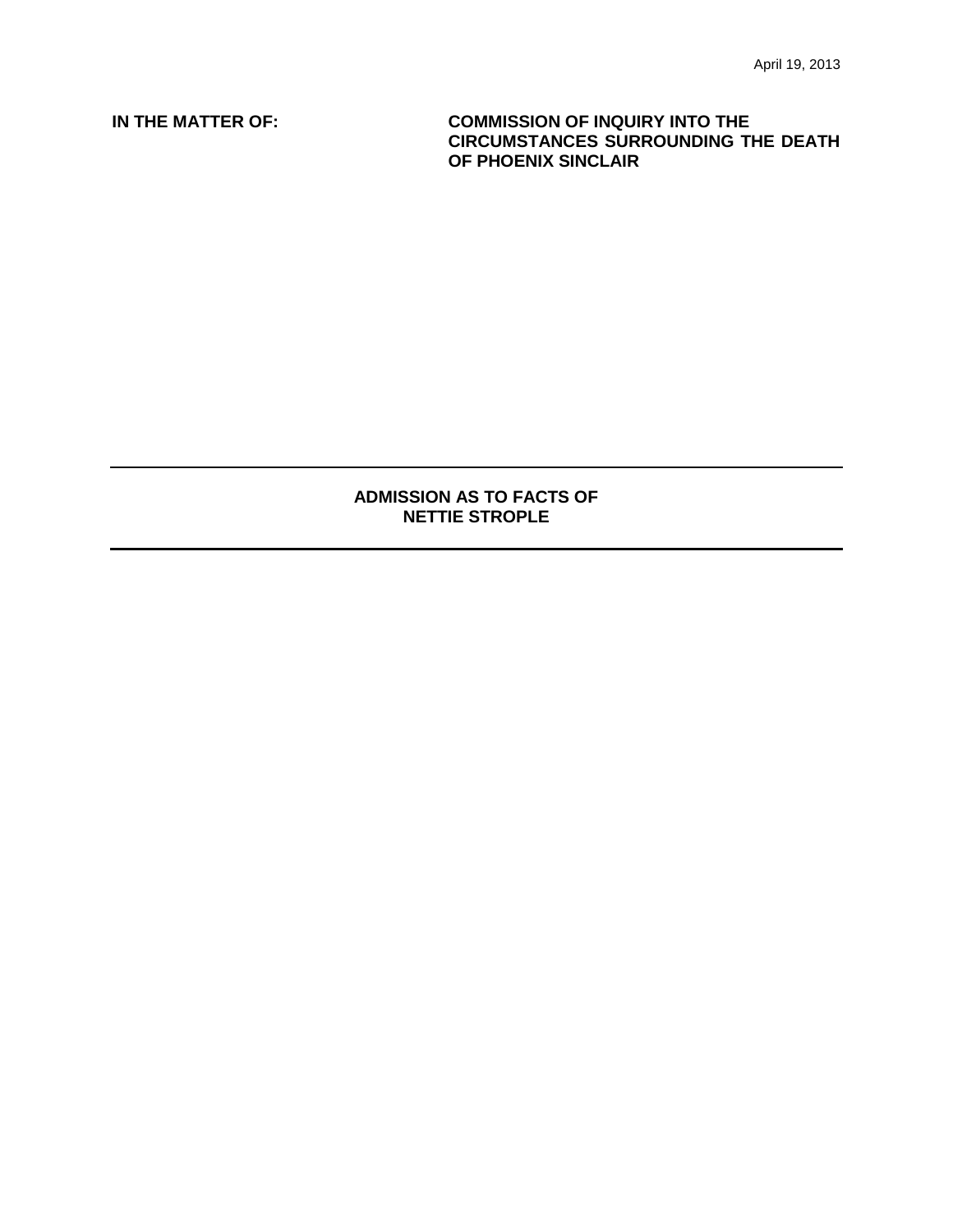## **IN THE MATTER OF: COMMISSION OF INQUIRY INTO THE CIRCUMSTANCES SURROUNDING THE DEATH OF PHOENIX SINCLAIR**

## **ADMISSION AS TO FACTS OF NETTIE STROPLE**

- 1. Nettie Strople ("Strople") is a Registered Nurse by training and education. She has not worked as a Public Health Nurse.
- 2. Strople currently works as a Program Manager with Youville Clinic in Winnipeg.
- 3. Strople worked as a Team Manager with the Winnipeg Regional Health Authority ("WRHA") from 2003 to 2006.
- 4. In December 2004, Strople managed a team working in the Downtown West area of Winnipeg. The team included Public Health nursing staff and Home Care nursing staff, and staff known at the time as Baby First Home Visitors.
- 5. The team at the time included Mary Wu, Public Health Nurse.
- 6. A Public Health Nurse ("PHN") works relatively autonomously in the community. PHNs are experienced nurses able to function with little supervision. However if a PHN felt he/she needed consultation, Strople was available to the PHN as a resource. Strople was part of her team's performance review process, chaired team meetings, ensured payroll was done. She did not review individual client files or get involved with client decision-making unless her involvement was specifically called for.
- 7. Strople has reviewed Commission Disclosure #1791, Samantha Kematch's 2004 Public Health file, in preparation for these proceedings, and in particular pp. 36813-36814, an excerpt from Mary Wu's progress notes.